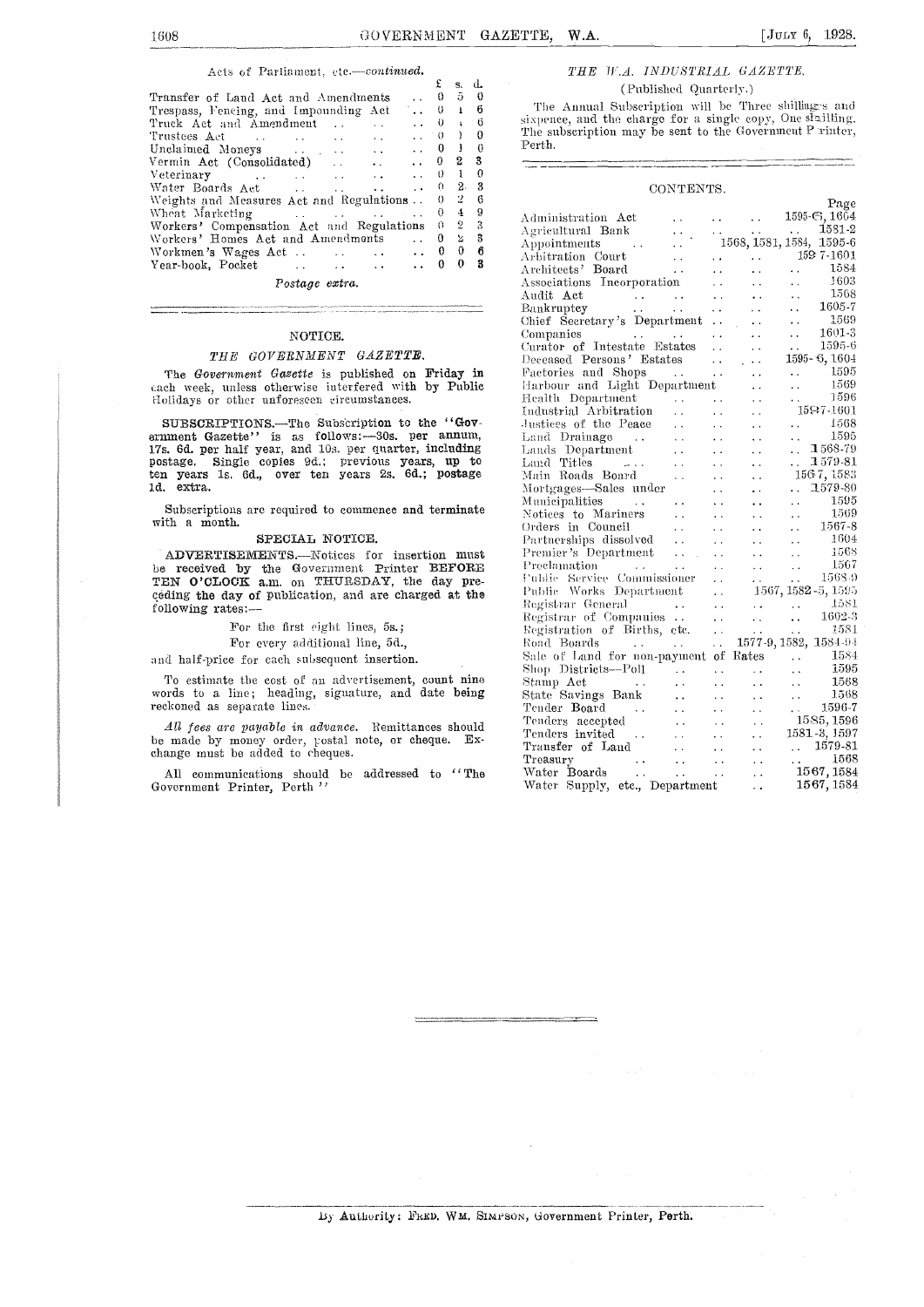

# Government Gazette

## PERTH, FRIDAY, 6 JULY 1928 No. 32

© STATE OF WESTERN AUSTRALIA

### **CONTENTS**

Administration Act Agricultural Bank Appointments Arbitration Court Architects' Board Associations Incorporation Audit Act Bankruptcy Chief Secretary's Department Companies Curator of Intestate Estates Deceased Persons' Estates Factories and Shops Harbour and Light Department Health Department Industrial Arbitration Justices of the Peace Land Drainage Lands Department Land Titles Main Roads Board Mortgages—Sales under Municipalities Notices to Mariners Orders in Council Partnerships dissolved Premier's Department Proclamation Public Service Commissioner Public Works Department Registrar General Registrar of Companies Registration of Births, etc. Road Boards Sale of Land for non-payment of Rates Shop Districts—Poll Stamp Act State Savings Bank Tender Board Tenders accepted Tenders invited